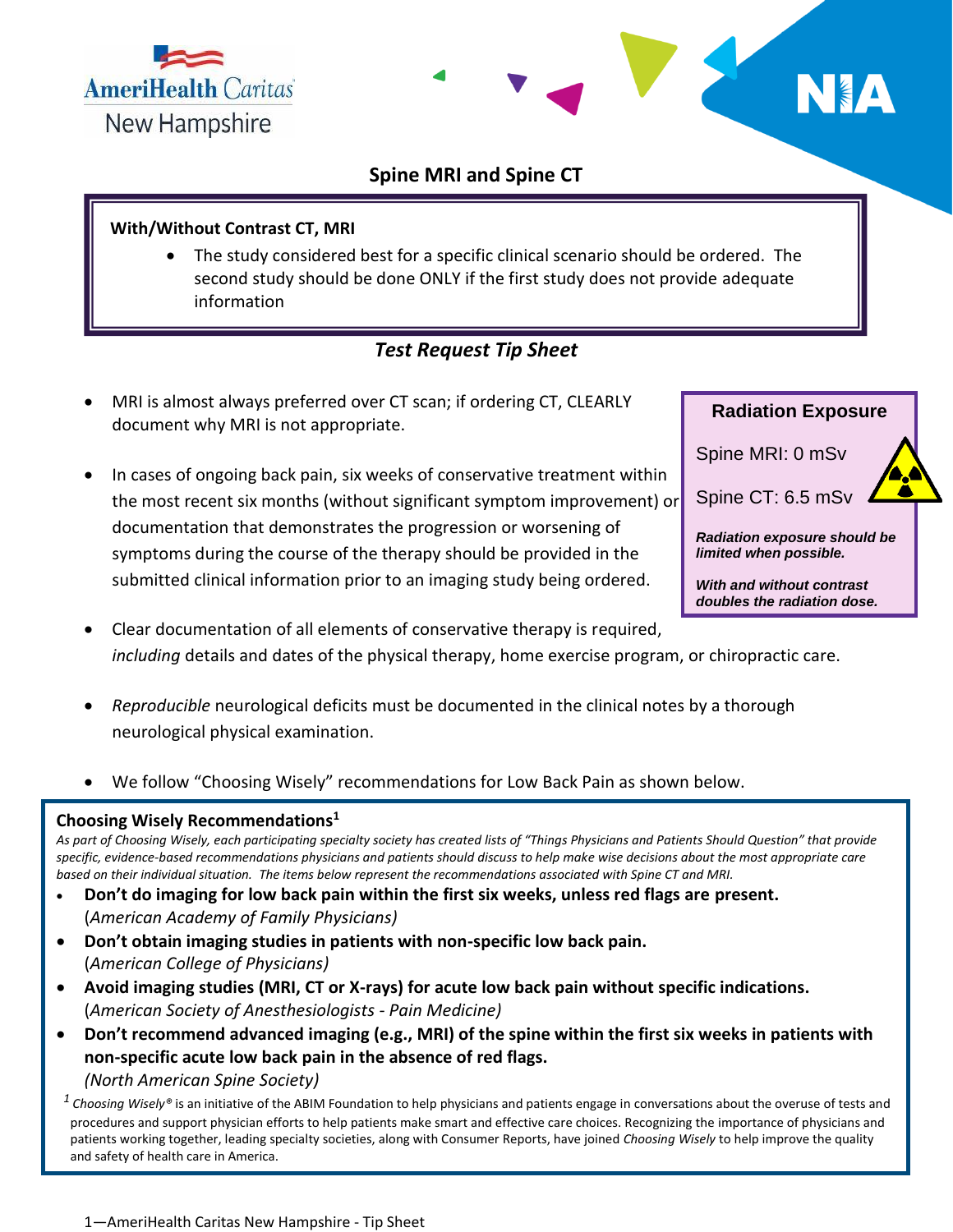**AmeriHealth Caritas** New Hampshire

## **Brain MRI and Brain CT** *Test Request Tip Sheet*

- MRI is almost always preferred over CT scan; if ordering CT, CLEARLY document why MRI is not appropriate.
- Chronic headache (including chronic migraine) is an indication for advanced imaging ONLY if the headaches are increasing in frequency or have changed in severity or new neurological deficits are present.
- We follow "Choosing Wisely" recommendations for headache and syncope (loss of consciousness) as shown below.

## **Radiation Exposure**

Brain MRI: 0 mSv

Brain CT: 4 mSv

*Radiation exposure should be limited when possible.*

*With and without contrast doubles the radiation dose.*

#### **Choosing Wisely Recommendations<sup>1</sup>**

*As part of Choosing Wisely, each participating specialty society has created lists of "Things Physicians and Patients Should Question" that provide specific, evidence-based recommendations physicians and patients should discuss to help make wise decisions about the most appropriate care based on their individual situation. The items below represent the recommendations associated with Brain CT and MRI.*

- **Don't perform neuro-imaging studies in patients with stable headaches that meet criteria for migraine.** *(American Headache Society)*
- **Don't perform computed tomography (CT) imaging for headache when magnetic resonance imaging (MRI) is available, except in emergency settings.** *(American Headache Society)*
- **In the evaluation of simple syncope and a normal neurological examination, don't obtain brain imaging studies (CT or MRI).** *(American College of Physicians)*
- **Don't do imaging for uncomplicated headache.** *(American College of Radiology)*
- **Don't order computed tomography (CT) scan of the head/brain for sudden hearing loss.**  *(American Academy of Otolaryngology —Head and Neck Surgery Foundation)*

## *PEDIATRIC CONSIDERATIONS FROM CHOOSING WISELY*

 **Neuroimaging (CT, MRI) is not necessary in a child with simple febrile seizure.** *(American Academy of Pediatrics)*

*<sup>1</sup>Choosing Wisely®* is an initiative of the ABIM Foundation to help physicians and patients engage in conversations about the overuse of tests and procedures and support physician efforts to help patients make smart and effective care choices. Recognizing the importance of physicians and patients working together, leading specialty societies, along with Consumer Reports, have joined *Choosing Wisely* to help improve the quality and safety of health care in America.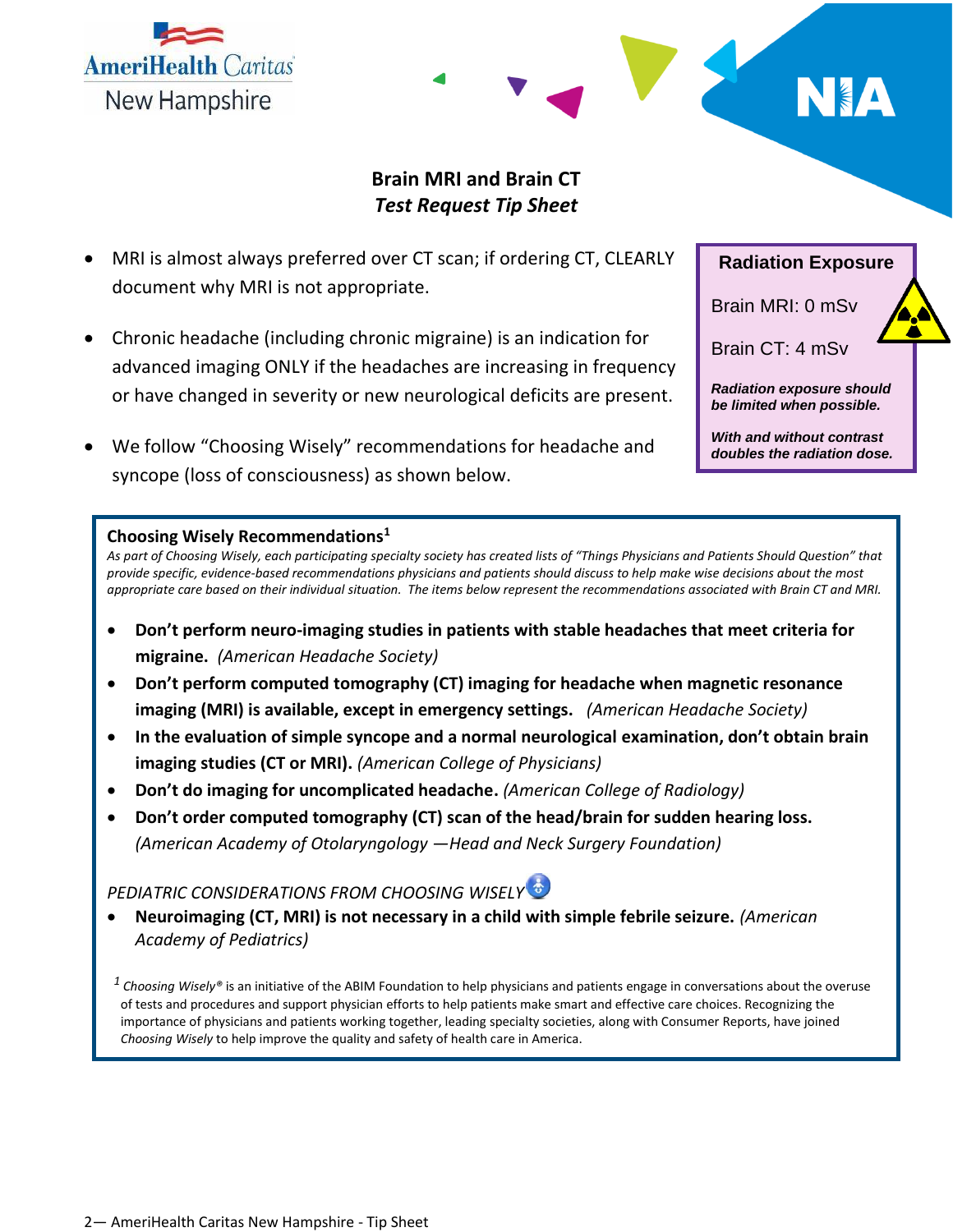3— AmeriHealth Caritas New Hampshire - Tip Sheet

## **Abdomen CT and Abdomen/Pelvis CT** *Test Request Tip Sheet*

- Abdomen and Abdomen/Pelvis CTs deliver a high radiation dose and performing them with and without contrast delivers roughly double the dose.
- Alternative studies, such as ultrasound, are frequently indicated prior to CTs and must be documented in the clinical information accompanying the imaging request.
- Ultrasound should always be considered as the first imaging study in the evaluation of abdominal complaints in children.
- Laboratory work that will assist in the diagnosis of inflammatory conditions such as appendicitis should be completed and documented in the clinical record before the CT request is made.
- We follow "Choosing Wisely" recommendations for Functional Abdominal Pain and Pediatric Abdominal Pain/Suspected Appendicitis.

#### **Choosing Wisely Recommendations<sup>1</sup>**

*As part of Choosing Wisely, each participating specialty society has created lists of "Things Physicians and Patients Should Question" that provide specific, evidence-based recommendations physicians and patients should discuss to help make wise decisions about the most appropriate care based on their individual situation. The items below represent the recommendations associated with Abdomen and Abdomen/Pelvis CT.*

 **For a patient with functional abdominal pain syndrome (as per ROME III criteria) computed tomography (CT) scans should not be repeated unless there is a major change in clinical findings or symptoms.** *(American Gastroenterological Society)*

## *PEDIATRIC CONSIDERATIONS FROM CHOOSING WISELY*

- **Computed tomography (CT) scans are not necessary in the routine evaluation of abdominal pain.**  *(American Academy of Pediatrics)*
- **Don't do computed tomography (CT) for the evaluation of suspected appendicitis in children until after ultrasound has been considered as an option.** *(American College of Radiology and (American College of Surgeons)*

<sup>1</sup> Choosing Wisely® is an initiative of the ABIM Foundation to help physicians and patients engage in conversations about the overuse of tests and procedures and support physician efforts to help patients make smart and effective care choices. Recognizing the importance of physicians and patients working together, leading specialty societies, along with Consumer Reports, have joined *Choosing Wisely* to help improve the quality and safety of health care in America.

**Radiation Exposure**

Abdomen/Pelvis CT: 14 mSv

Abdomen CT: 8

*Radiation exposure should be limited when possible.*

*With and without contrast doubles the radiation dose.*



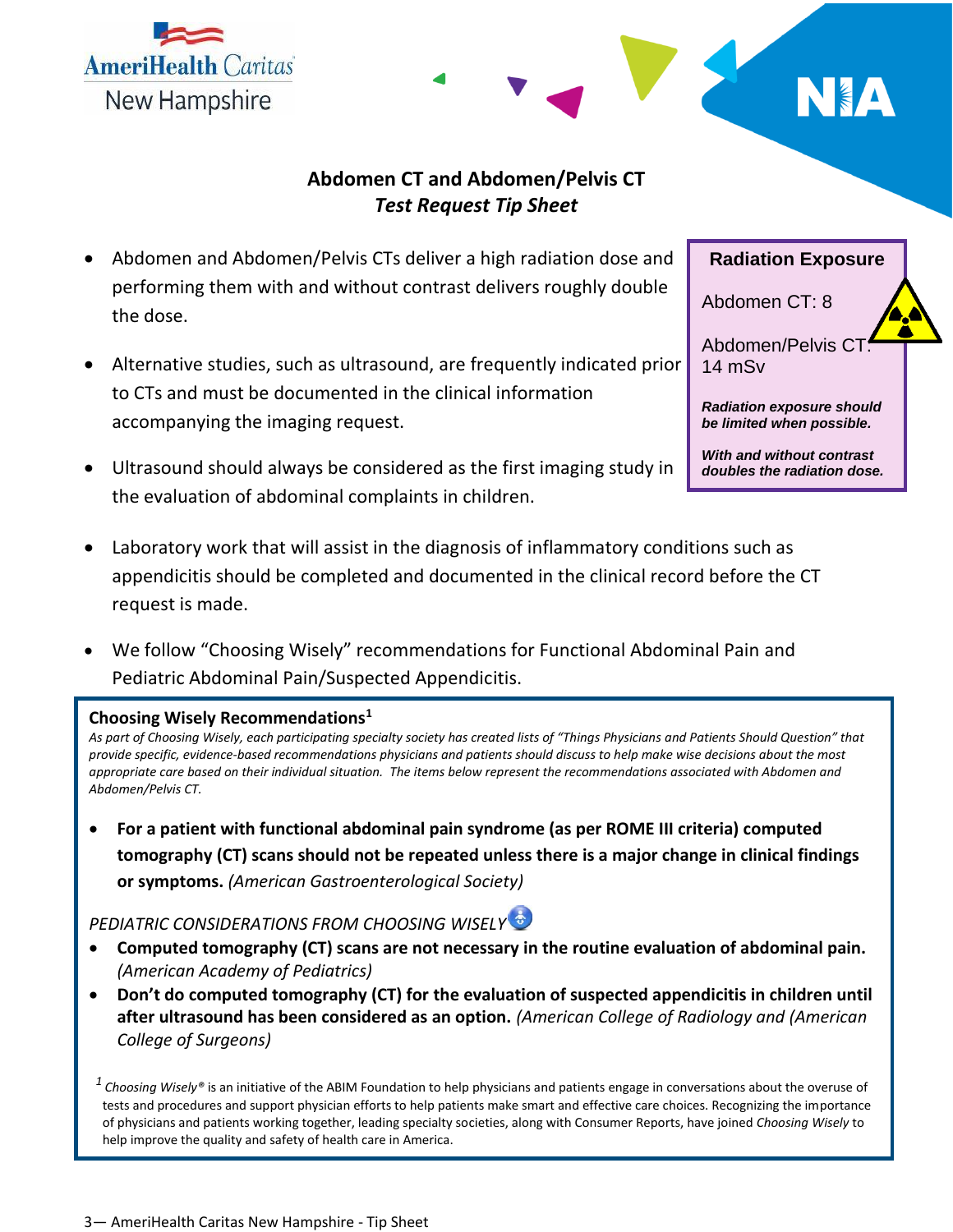



## **Extremity (Hand, Wrists, Knee Shoulder) MRI**  *Test Request Tip Sheet*

 An examination of the joint involved with documentation of findings consistent with the suspected diagnosis must be submitted as part of the clinical information when requesting an MRI.

**Radiation Exposure**

*MRIs have no radiation exposure.*

- In most cases of persistent pain or suspected fracture, a plain x-ray should be documented in submitted clinical information before MRI is ordered.
- In cases of ongoing pain, four weeks of conservative therapy without significant pain relief or information regarding the progression or worsening symptoms during the course of the therapy should be provided in the submitted clinical information prior to an MRI being ordered.
- We follow "Choosing Wisely" recommendations for MRI monitoring of Rheumatoid disease.

#### **Choosing Wisely Recommendations<sup>1</sup>**

*As part of Choosing Wisely, each participating specialty society has created lists of "Things Physicians and Patients Should Question" that provide specific, evidence-based recommendations physicians and patients should discuss to help make wise decisions about the most appropriate care based on their individual situation. The items below represent the recommendations associated with Extremity MRI.*

 **Do not perform MRI of the peripheral joints to routinely monitor inflammatory arthritis. Data evaluating MRI for the diagnosis and prognosis of RA are currently inadequate to justify widespread use of this technology for these purposes in clinical practice.** *(American College of Rheumatology)*

*<sup>1</sup>Choosing Wisely®* is an initiative of the ABIM Foundation to help physicians and patients engage in conversations about the overuse of tests and procedures and support physician efforts to help patients make smart and effective care choices. Recognizing the importance of physicians and patients working together, leading specialty societies, along with Consumer Reports, have joined *Choosing Wisely* to help improve the quality and safety of health care in America.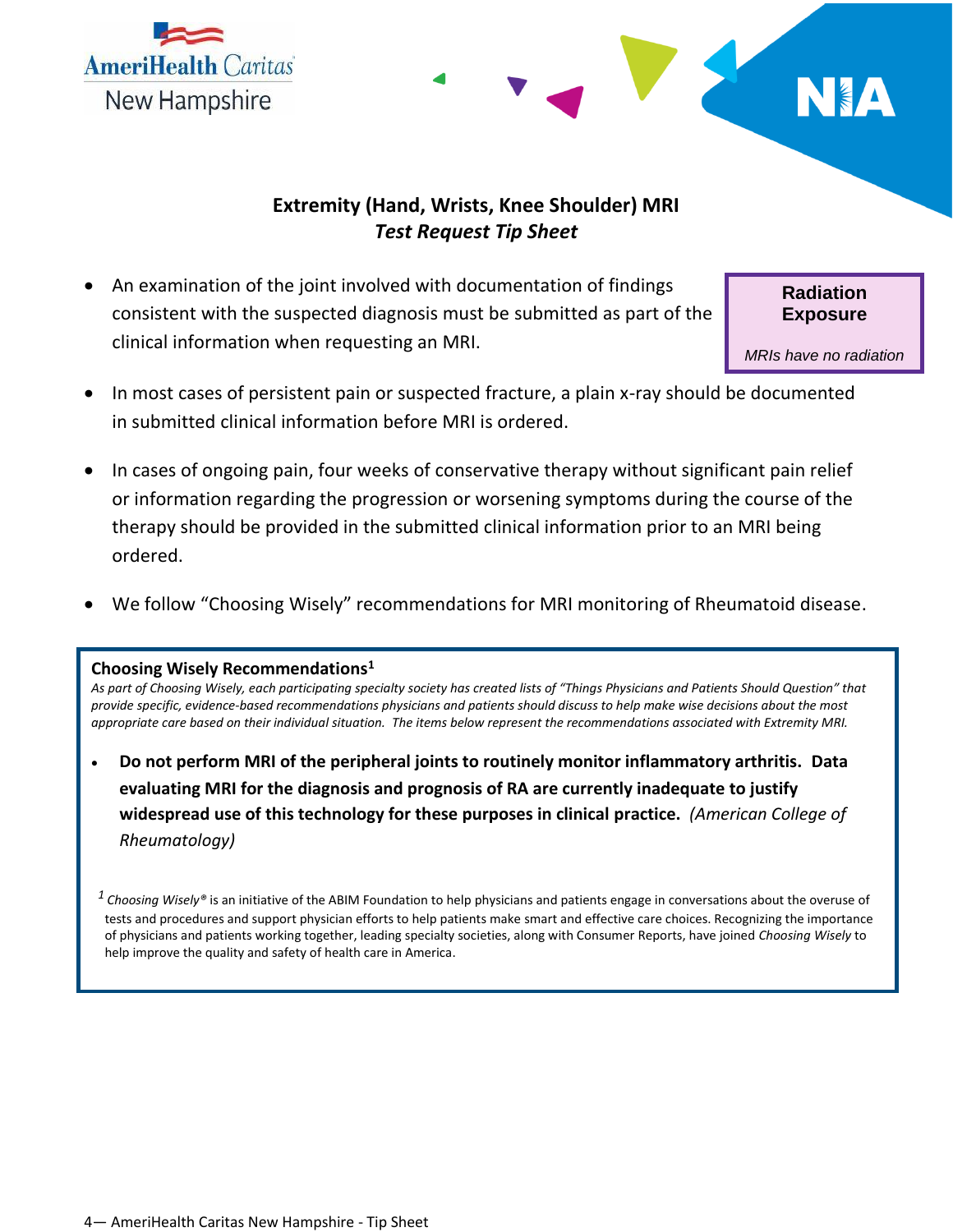



## **Chest CT** *Test Request Tip Sheet*

- A Chest CTA, not a Chest CT, is the most appropriate study to evaluate for pulmonary embolism.
- A Chest CTA is NOT usually indicated for evaluation of pulmonary embolism in a patient at low clinical risk for pulmonary embolism.
	- o Suggest application/use of the "Wells" or "PESI" criteria
- We follow "Choosing Wisely" recommendations for Radiographic evaluation of suspected Pulmonary Emboli.

# **Radiation Exposure**

Chest CT: 7 mSv

*Radiation exposure should be limited when possible.*

*With and without contrast doubles the radiation dose.*

## **Choosing Wisely Recommendations<sup>1</sup>**

*As part of Choosing Wisely, each participating specialty society has created lists of "Things Physicians and Patients Should Question" that provide specific, evidence-based recommendations physicians and patients should discuss to help make wise decisions about the most appropriate care based on their individual situation. The items below represent the recommendations associated with Chest CT.*

- **Don't perform chest computed tomography (CT angiography) to evaluate for possible pulmonary embolism in patients with a low clinical probability and negative results of a highly sensitive D-dimer assay.** *(American College of Chest Physicians and American Thoracic Society)*
- **Don't perform computed tomography (CT) surveillance for evaluation of indeterminate pulmonary nodules at more frequent intervals or for a longer period of time than recommended by established guidelines.** *(American College of Chest Physicians and American Thoracic Society)*
- **Don't perform CT screening for lung cancer among patients at low risk for lung cancer.** *(American College of Chest Physicians and American Thoracic Society)*
- **Don't image for suspected pulmonary embolism (PE) without moderate or high pre-test probability of PE. Imaging, particularly computed tomography (CT) pulmonary angiography, is a rapid, accurate and widely available test, but has limited value in patients who are very unlikely, based on serum and clinical criteria, to have significant value.** *(American College of Radiology)*
- **Avoid using a computed tomography angiogram to diagnose pulmonary embolism in young women with a normal chest radiograph; consider a radionuclide lung study ("V/Q study") instead.** *(Society of Nuclear Medicine and Molecular Imaging)*

<sup>1</sup> Choosing Wisely® is an initiative of the ABIM Foundation to help physicians and patients engage in conversations about the overuse of tests and procedures and support physician efforts to help patients make smart and effective care choices. Recognizing the importance of physicians and patients working together, leading specialty societies, along with Consumer Reports, have joined *Choosing Wisely* to help improve the quality and safety of health care in America.